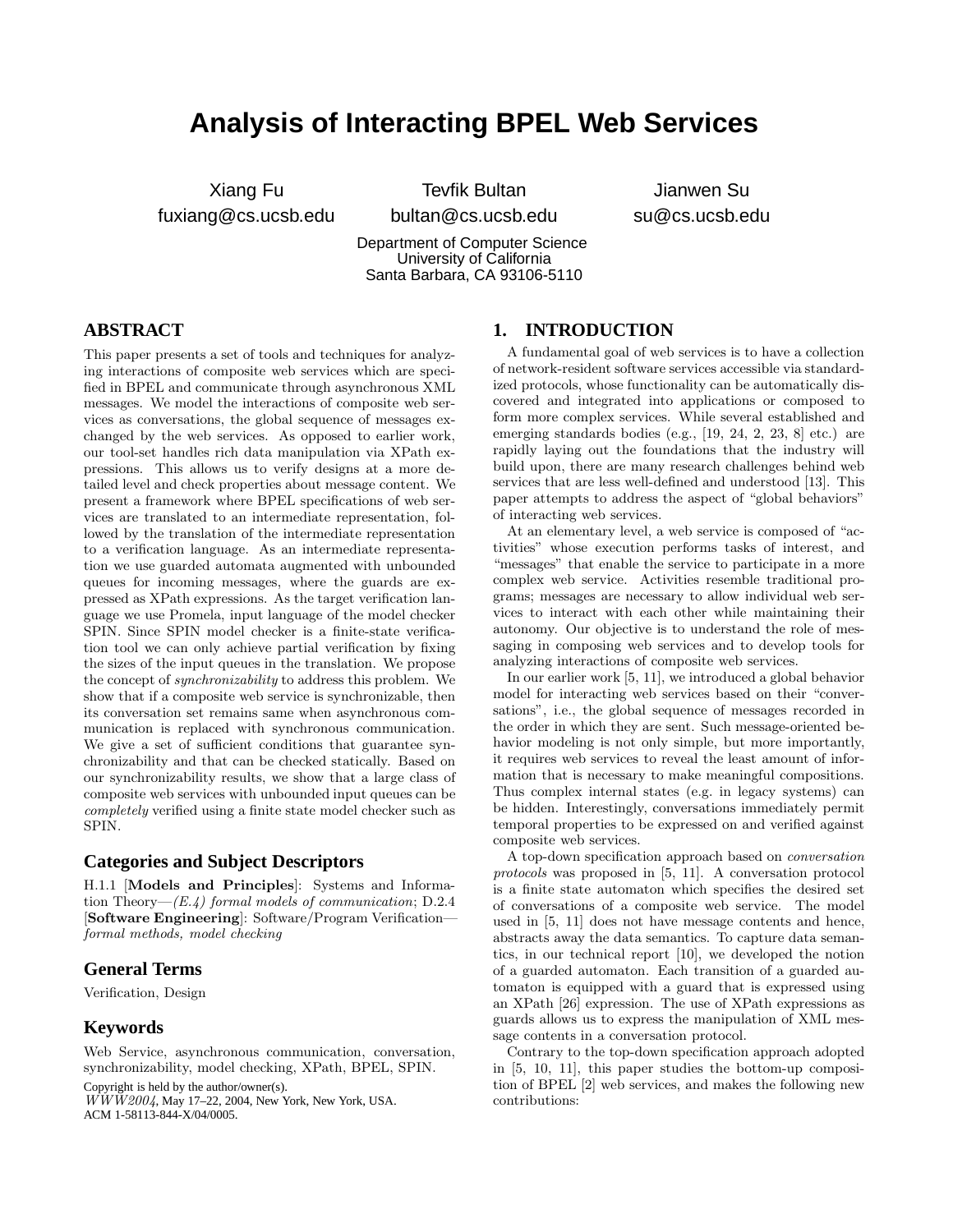| Behavior  | <b>BPEL, WSCI</b> |      |                              |
|-----------|-------------------|------|------------------------------|
| Interface | <b>WSDL</b>       | Sun  |                              |
| Message   | SOAP              | Net. | ntation                      |
| Type      | XML Schema        |      |                              |
| Data      | <b>XML</b>        |      | mplemu<br><sup>Matform</sup> |
|           |                   |      | J2EE<br>Microsoft            |

Figure 1: Web Service Standards Stack

- 1. To facilitate the translation of BPEL web services, we extend the guarded automata model in [10] by allowing the use of local XML variables in a guarded automaton. We develop a tool which translates BPEL web services to this extended guarded automata model.
- 2. We further extend the translation tool developed in [10] from guarded automata to Promela, the input language for the SPIN model checker [12]. The extension handles local variables in guarded automata, and supports asynchronous messaging with input queues. (In [10] a composite web service is specified in a top-down fashion starting with a single guarded automaton and input queues are not handled in the translation.) The combination of the two translation tools allows us to model check properties of BPEL web services without abstracting away their data semantics.
- 3. We develop sufficient conditions for the equivalence of conversations under synchronous and (the usual) asynchronous communication semantics. We demonstrate that "synchronizable" composite web services allow "complete" and more efficient verifications. We present an improvement to the autonomy condition. With a slight modification this result can also improve the realizability conditions given in [11].

Our results form a framework for developing analysis, verification, and design tools for web services. In particular, the use of the guarded automata model as an intermediate representation for composite web services results in a modular and extensible architecture for our web service analysis tool: multiple web service specification languages can be supported at the front-end, and various model checking tools (as well as the synchronizability analysis introduced in this paper) can be employed at the back-end.

The rest of the paper is organized as follows. Section 2 discusses general notions of web services and interaction models, which provides the context for the technical problems discussed in this paper. Section 3 defines a formal model for the technical development. Section 4 presents two translation algorithms from BPEL to guarded automata, and from guarded automata to Promela, respectively. Section 5 improves the results presented in Section 4 by proposing the notion of synchronizability, and gives sufficient conditions for synchronizability. Finally Section 6 concludes the paper.

## **2. WEB SERVICE INTERACTIONS**

Figure 1 displays the stack of standards for web services where XML [25] sits as the foundation. Since communicating web services can be deployed on different locations using different implementation platforms, agreeing on a set



Figure 2: WSDL Ports and BPEL Web Services

of standards for data transmission and service descriptions is clearly very important. Web services interact with each other using XML messages. XML Schema [27] provides essentially the type system for XML messages. Communication protocols such as SOAP [19] can then be used to transmit XML messages. The interfaces of web services can be described in WSDL [24] which, most importantly, defines the ports that web services can connect to in order to interact with each other. Although a WSDL specification defines the public interface of a web service, it does not provide any information about its behavior. Behavioral descriptions of web services can be defined using higher level standards such as BPEL [2], WSCI [23], BPML [3], DAML-S [8], etc. Web service development based on these standards is supported by different (and competing) implementation platforms such as .Net [21] and J2EE [15].

Consider a loan processing service (similar to the example in [2]) that consists of services for loan processing, risk assessment, etc., and a customer process. For example, the interface of the web service for risk assessment can be defined using WSDL ("Assessor" in Figure 2). The WSDL specification for the risk assessment service defines a port that a loan processing service can connect to. The loan processing service in Figure 2 (right) provides not only a WSDL port for the customer process to connect, but it also specifies the behavior of the loan processing service in BPEL, describing how it interacts with other services including the risk assessment service.

One can use pre- and post-conditions to associate behavioral descriptions for "atomic" web services that are specified in WSDL [17]. These pre- and post-conditions can be used to reason about the composed behaviors of web services [13]. However, BPEL provides more expressive behavioral descriptions. BPEL not only allows manipulation of XML data structures using XPath expressions [26], but also provides programming constructs such as sequence, conditional and case statements, parallelism, and loops.



Figure 3: Interacting BPEL Web Services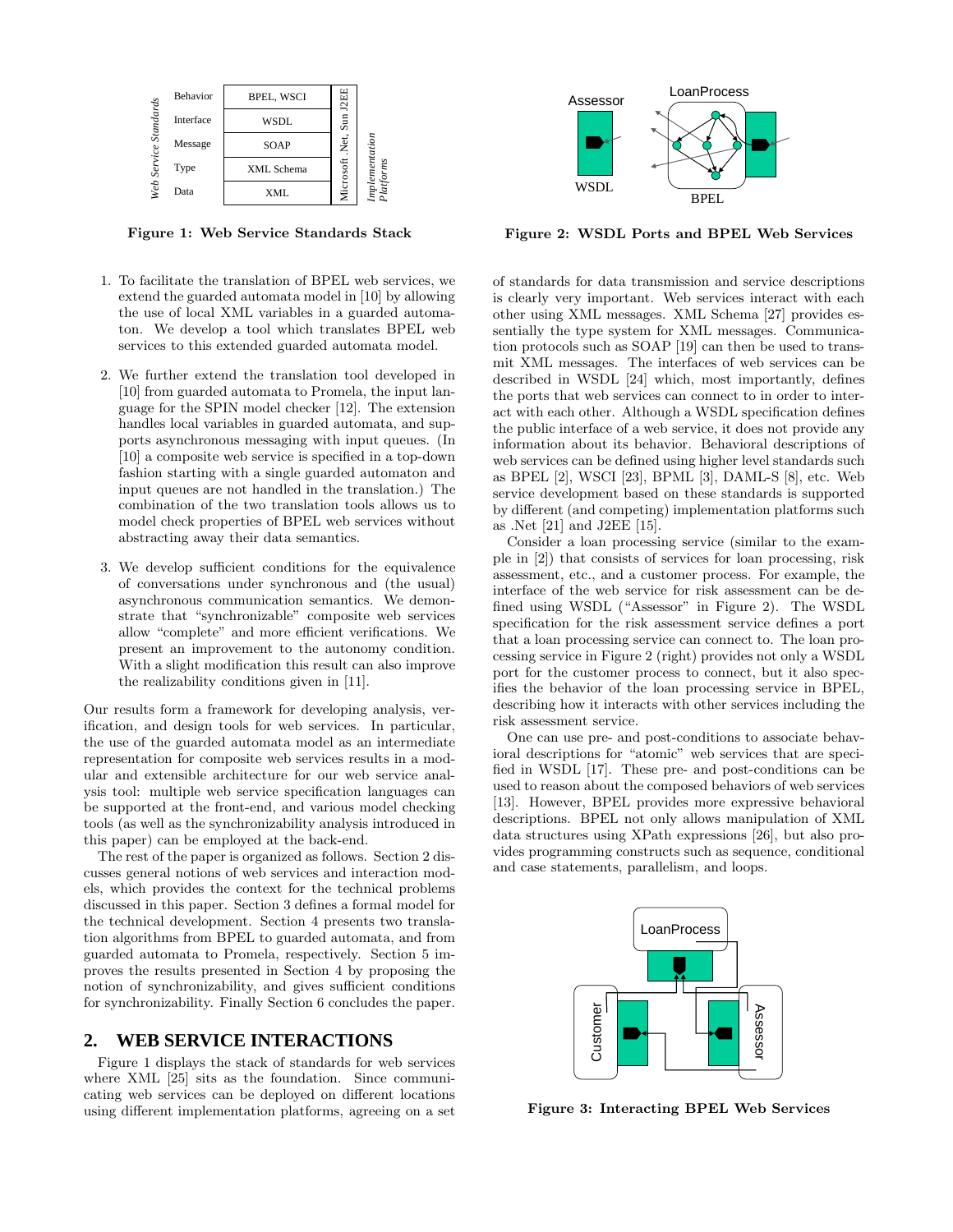

Figure 4: A Simple Example Demonstrating Our Model

Figure 3 shows a part of the composite loan processing web service that includes LoanProcess, Assessor, and Customer. The individual services may be specified in BPEL or, in simple cases, WSDL. The directed edges represent the communication links among the individual services. Note that Assessor may contact Customer directly. As a result, there is no single web service that can keep track of the "global" state of the service execution (i.e., there is no mediator process as described in [13]). Clearly, analyzing interactions of such web services presents a great challenge due to their distributed behavior [13].

Our goal in this paper is to analyze and verify properties of composite web services consisting of multiple BPEL web services communicating asynchronously such as the one shown in Figure 3.

# **3. A FORMAL MODEL FOR INTERACTING WEB SERVICES**

In this section, we give a formal model for composite web services which consists of multiple peers communicating with asynchronous messaging. Figure 4 gives an informal illustration of our conversation based model. A composite web service consists of a conversation schema that specifies the set of peers and the messages transmitted among peers, and a set of guarded automata specifying the behavior of each individual peer. As communication among web services is asynchronous, each peer is equipped with a FIFO queue to store incoming messages. We assume that there is a virtual watcher which records the sequence of messages as they are sent by the peers. The sequence of messages recorded by the watcher is called a conversation. (Note that the virtual watcher is a construct we use to reason about the interactions among different peers and it is not implemented.) A conversation can be regarded as a linearization of the message events, similar to the approach used in defining the semantics of Message Sequence Charts [16] in [1].

Formally, a *composite web service* is a tuple  $S = \langle (P, M), \rangle$  $\mathcal{A}_1, \ldots, \mathcal{A}_n$ , where  $(P, M)$  is a conversation schema,  $n =$ |P| and each  $A_i$  is an implementation for peer  $p_i \in P$ . A conversation schema is a pair  $(P, M)$  where P is a finite set of peers and  $M$  is a finite set of message types. Each message type  $c \in M$  is transmitted between only one pair of peers. In our model, messages are XML documents and types of messages correspond to XML Schemas. For each message type  $c \in M$ , let  $\text{DOM}(c)$  denote all the XML documents that are of type  $c$ . Given a set of message types  $M$ , we define the message alphabet as  $\Sigma = \bigcup_{c \in M} \{c\} \times \text{DOM}(c)$ . Each element  $m \in \Sigma$  is called a *message*. Let  $\text{Type}(m) \in M$ denote the type of message  $m$ . We say that  $m$  is an *instance* of  $TYPE(m)$ .

## **3.1 Guarded Automata Peers**

For each peer  $p_i$ , its implementation  $A_i$  is a guarded automaton  $(M_i^{\text{in}}, M_i^{\text{out}}, L_i, T_i, s_i, F_i, \Delta_i)$ , where  $M_i^{\text{in}} (M_i^{\text{out}})$ are incoming (outgoing) message types for  $p_i$ ,  $L_i$  is the set of local variables for  $p_i$ , and  $T_i$ ,  $s_i$ ,  $F_i$  are the set of states, the initial state, and the set of final states, respectively. Like messages, we assume that local variables are also XML documents. For each local variable  $l \in L_i$ , we use  $\text{DOM}(l)$  to denote all the XML documents that match to the type declaration of l. Similar to message types, the types of local variables also correspond to XML Schemas.

Each transition  $\tau \in \Delta_i$  of the guarded automaton for the peer  $p_i$  has a source state  $q_1 \in T_i$  and a destination state  $q_2 \in T_i$  and is in one of the following three forms:

- 1. *local*-transition,  $\tau = (q_1, g, q_2)$ , where g is the transition guard. The transition changes the state of the automaton from  $q_1$  to  $q_2$  and updates the local variables based on the guard g.
- 2. receive-transition,  $\tau = (q_1, ?a, q_2)$ , where  $a \in M_i^{\text{in}}$ . The transition changes the state of the automaton from  $q_1$  to  $q_2$  and removes the received message (of type a) from the input queue of peer  $p_i$ .
- 3. send-transition,  $\tau = (q_1, (l_b, g), q_2)$ , where  $b \in M_i^{\text{out}}$ and  $g$  is the transition guard. The transition changes the state of the automaton from  $q_1$  to  $q_2$  and appends the sent message (of type  $b$ ) to the input queue of the receiving peer.

Note that, sent messages are not received (consumed) synchronously, rather, they are instantaneously appended to the appropriate input queue. A message is received only after it moves to the head of the input queue.

A guard consists of a guard condition and a set of assignments. A send- or local-transition is taken only if the guard condition evaluates to true, and receive-transitions have no guards because they simply consume a message from the head of the input queue. If the transition is a send-transition, then the assignments of the guard specify the contents of the message that is being sent. If the transition is a local-transition, then the assignments of the guard update the values of the local variables.

Given a send-transition  $\tau = (s, (lb, g), t)$  where peer  $p_i$  is the sender for the message type  $b$ , guard  $g$  is a predicate of the following form:  $q(m, \vec{m} \times \vec{l})$ , where m is the message being sent, the vector  $\vec{m}$  contains the last instance of each message type that is received or sent by peer  $p_i$  (i.e.,  $M_i^{\text{in}} \cup$  $M_i^{\text{out}}$ ) and  $\vec{l}$  represents the values of the local variables in  $L_i$ .

Given a local-transition  $\tau = (s, g, t)$  for peer  $p_i$ , guard g is a predicate of the following form:  $g(\vec{l}, \vec{m} \times \vec{l})$ , where  $\vec{m}$ and  $\vec{l}$  are as described above, and the first vector denotes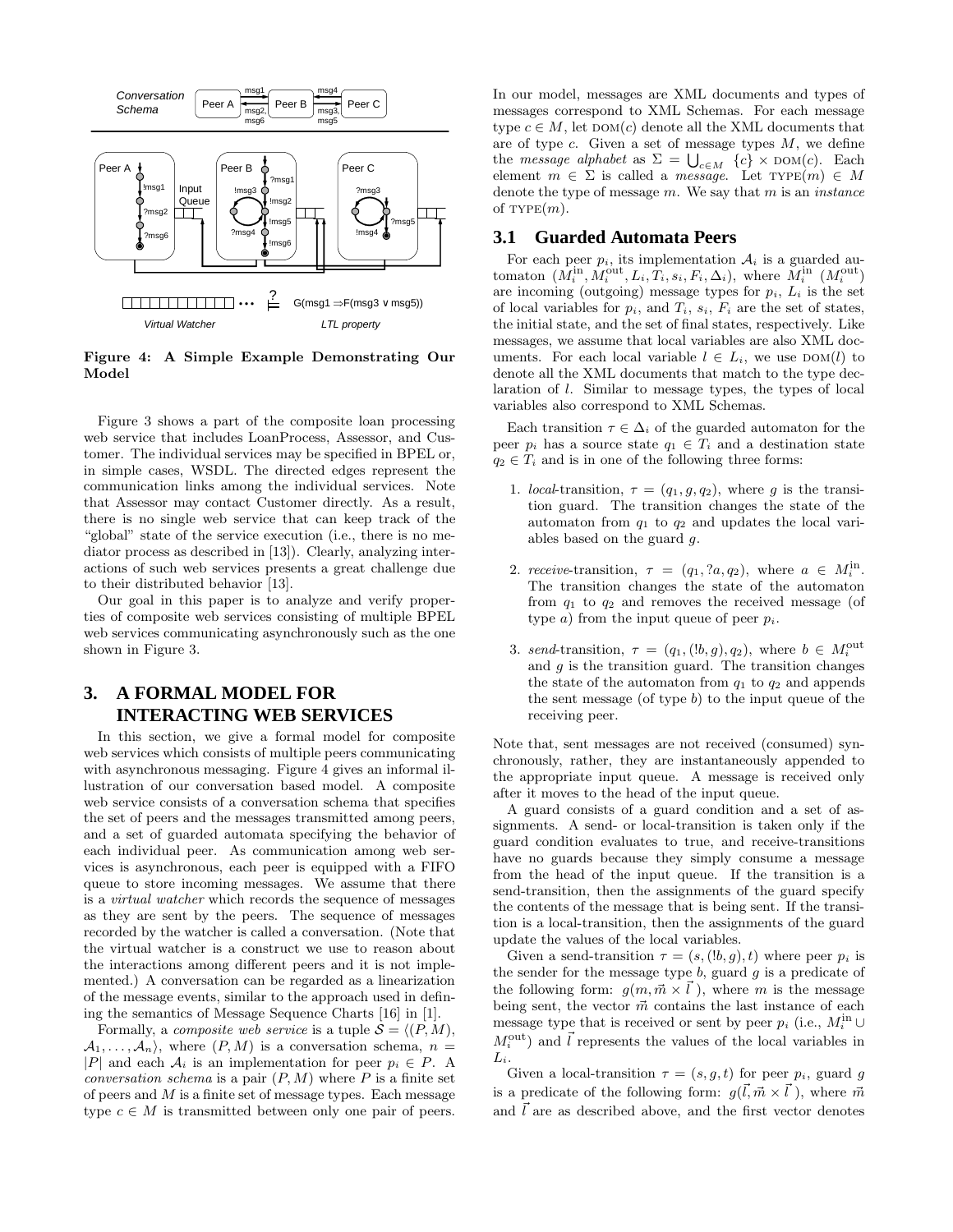the values of the local variables immediately after the transition  $\tau$  is executed, and  $\vec{m} \times \vec{l}$  denotes the values of the messages and the local variables just before the transition  $\tau$ is executed.

#### **3.2 Conversations**

As explained above, in our model of a composite web service, each peer has a queue for all of its input messages and may send messages to the input queues of other peers. To model the global behavior of the composite web service we define a virtual watcher that records the sequence of messages as they are sent by the peers [5].

Formally, given a composite web service  $S = \langle (P, M),$  $\mathcal{A}_1, \ldots, \mathcal{A}_n$ , a global configuration of S is a  $(3n+3)$ -tuple of the form  $(Q_1, \vec{l}_1, t_1, ..., Q_n, \vec{l}_n, t_n, w, \vec{s}, \vec{r})$  where

- for each  $j \in [1..n], Q_j \in \Sigma^*$  is the content of the input queue of peer  $p_j$ , the vector  $\vec{l}_j$  denotes the values of the local variables of  $p_j$ ,  $t_j$  is the state of  $p_j$ , and
- $w \in \Sigma^*$  is the sequence of messages recorded by the global watcher, and
- message vectors  $\vec{s}$  and  $\vec{r}$  record the latest sent and received instances (resp.) for each message type.

It is straightforward to define a derivation relation between two configurations based on the transition relations of the peers such that  $\gamma \to \gamma'$  if and only if there exists a peer  $p_i$ and a transition  $\tau \in \Delta_i$  such that executing the transition  $\tau$ in configuration  $\gamma$  results in the configuration  $\gamma'$  [11]. Note that each send operation appends the message 1) to the input queue of the receiver and 2) to the global watcher at the same time.

A run of S is a finite sequence of configurations  $\gamma = \gamma_0$ ,  $\gamma_1, \gamma_2, ..., \gamma_{|\gamma|-1}$  that satisfies the following conditions: 1)  $\gamma_0 = (\epsilon, \vec{\perp}, s_1, ..., \epsilon, \vec{\perp}, s_n, \epsilon, \vec{\perp}, \vec{\perp})$  is the initial configuration, where  $s_i$  is the initial state of  $p_i$  for each  $i \in [1..n]$ and  $\vec{\perp}$  denotes uninitialized messages and local variables; 2) for each  $0 \leq i < |\gamma| - 1$ ,  $\gamma_i \rightarrow \gamma_{i+1}$ ; and 3)  $\gamma_{|\gamma| - 1} =$  $(\epsilon, \vec{l}_1, s'_1, \ldots, \epsilon, \vec{l}_n, s'_n, w, \vec{s}, \vec{c})$ , is a final configuration, where for each peer  $p_i, s'_i \in F_i$ . Note that the input queues for the peers are empty in a final configuration (i.e., every message that has been sent is received).

We call the message sequences observed by the watcher the conversations of the composite web service. Formally, a finite word  $w \in \Sigma^*$  is a *conversation* of a composite web service S if there exists a run  $\gamma = \gamma_0, \gamma_1, \gamma_2, ..., \gamma_{|\gamma|-1}$  of S such that, the value of the watcher in the final configuration  $\gamma_{|\gamma|-1}$  is w. Let  $\mathcal{L}(\mathcal{S})$  denote the set of conversations of S.

We use the temporal logic LTL [18] to express properties of conversations [11]. We define the set of atomic propositions as follows: Each atomic proposition is either of the form c where c is a message type (i.e.,  $c \in M$ ), or c.pred, where  $c \in M$  and pred is a predicate over the contents of c. We denote that a message  $m \in \Sigma$  satisfies an atomic proposition  $\psi$  by  $m \models \psi$ , where

$$
m \models \psi \text{ iff } \begin{cases} \text{Type}(m) = \psi & \text{ if } \psi \in M \\ \text{Type}(m) = c \ \wedge \ \text{pred}(m) = \text{true} & \text{ if } \psi = c.\text{pred} \end{cases}
$$

LTL formulas are constructed from atomic propositions, logical operators  $\wedge$ ,  $\vee$ , and  $\neg$ , and temporal operators **X** (meaning "next"), G ("globally"), U ("until"), and F ("eventually"). The semantics of LTL temporal operators can be easily defined on finite length conversations. Given a composite web service S and an LTL property  $\phi$ , we say that  $\mathcal{S} \models \phi$ , iff for all  $w \in \mathcal{L}(\mathcal{S}), w \models \phi$ .

For example, the LTL property

 $\mathbf{G}(msg_1 \Rightarrow \mathbf{F}(msg_3 \vee msg_5))$ 

shown in Figure 4 denotes that every  $msq_1$  will be eventually followed by a  $msg_3$  or  $msg_5$ . The composite web service in Figure 4 satisfies this property since all the conversations generated by this composite web service satisfy the property.

We say that a composite web service  $S$  over a schema  $(P, M)$  has *finite content* if for each message type  $c \in M$ ,  $DOM(c)$  is a finite set and for each local variable  $l \in L_i$  for each  $i \in [1..n]$ ,  $\text{DOM}(l)$  is a finite set. We have the following undecidability result [11]:

Given a composite web service  $\mathcal S$  with finite content and an LTL property  $\phi$ , checking  $S \models \phi$  is undecidable.

Hence, even for protocols with finite content, verification of composite web services is an undecidable problem. This is due to presence of unbounded queues used for asynchronous communication. In the next section we will show that, if we put a bound on the sizes of the input queues we can use existing model checking tools to analyze properties of composite web services.

## **4. MODEL CHECKING INTERACTING BPEL WEB SERVICES**

In this section we discuss the use of the SPIN model checker [12] for verification of interacting BPEL web services. The input language of SPIN is called Promela, a modeling language for finite-state concurrent processes. SPIN model checker verifies (or falsifies, by generating counterexamples) LTL properties of Promela specifications using an exhaustive state space search [12]. Given a set of interacting web services specified as BPEL processes with WSDL ports, we generate a Promela specification which corresponds to the composite web service. The Promela specification contains a set of concurrent processes which communicate via asynchronous channels. We implement the translation in two phases: (1) from BPEL processes to guarded automata model described in Section 3, and (2) from the guarded automata model to Promela processes with asynchronous communication channels. The guards in the intermediate guarded automata model are XPath expressions manipulating the XML documents with XML Schema types.

This two step translation has several advantages: (a) The intermediate guarded automata model enables us to implement static analysis techniques such as synchronizability analysis described in the next section; (b) We are able to use our translator from guarded automata to Promela described in [10] in implementing the back-end translation; (c) Decoupling the front- and back-ends of the translator will enable us to target multiple web service languages at the front-end (e.g., WSCI [23], DAML-S [8]) and multiple verification languages (e.g., SMV [7], Action Language Verifier [6]) at the back-end in the future.

#### **4.1 Translation from BPEL to Automata**

Given a set of BPEL process specifications and the related WSDL port declarations, we can construct a corresponding composite web service specified using guarded automata.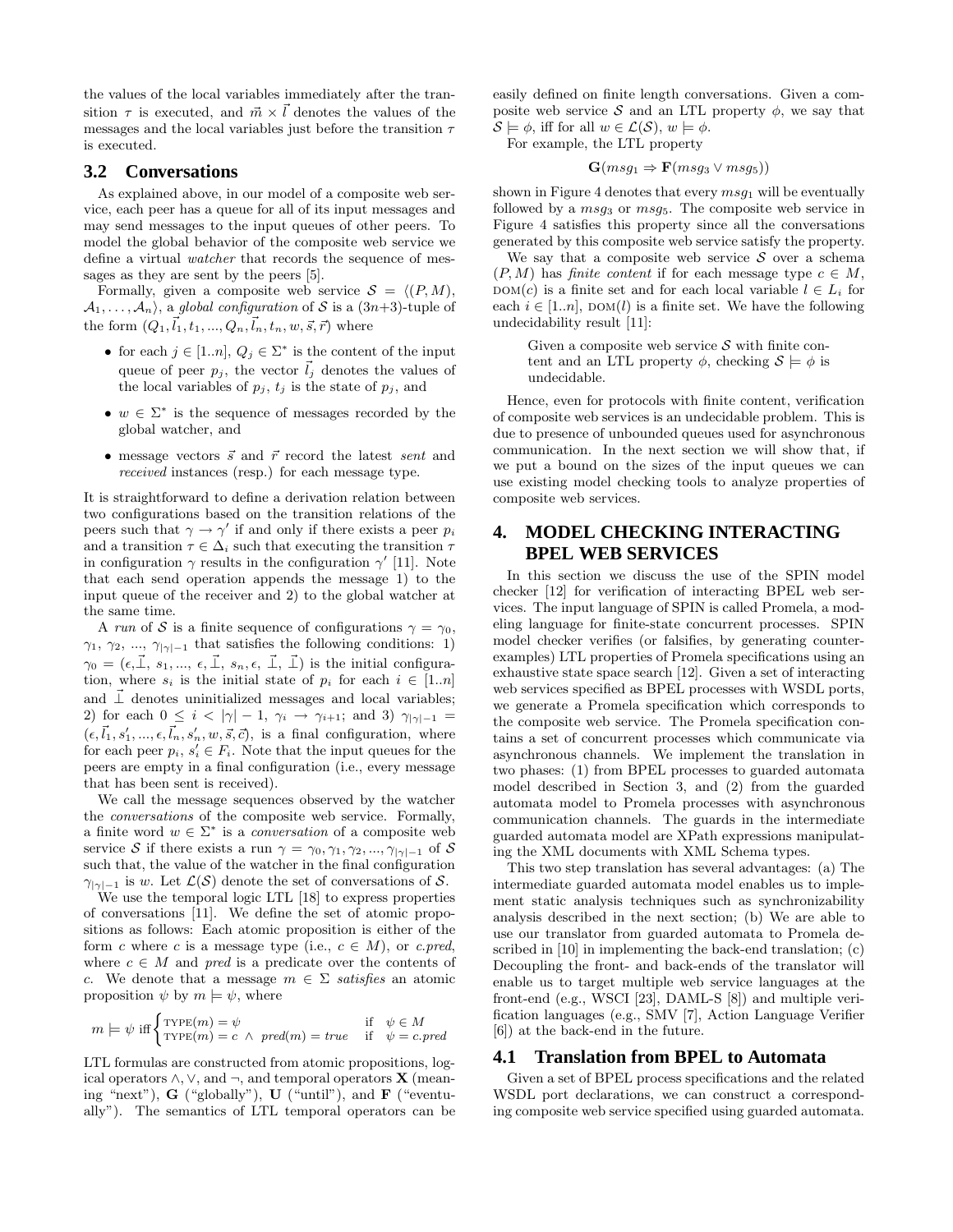

Figure 5: From BPEL to Guarded Automata

We first construct the conversation schema, and then translate the control flow of each BPEL process. As BPEL process specifications are fed as input, the peer list  $P$  of the schema tuple  $(P, M)$  is already known. Message types M are extracted from WSDL files. For each input/output/fault parameter of an operation in each port and each service link of each BPEL process, a message type is declared. For example if a BPEL process loanProcess has an operation approve declared in a port aprvPT, and its input parameter is of WSDL message format creditInfo, a message type loanProcess aprvPT approve In will be declared in the composition schema, and creditInfo is used as its domain type. When the name of an operation is unique among ports, our tool will omit the port name in the generated message name for simplicity (e.g. the approve Out in Figure 5). In BPEL, the type of the contents of a message can be defined using WSDL message declaration constructs, or SOAP definition or XML Schema, we translate all possible formats to MSL [4], a formal model for XML Schema.

Next we discuss the translation of BPEL control flow and data manipulation. In Figure 5 we present the guarded automata translation for some typical language constructs in BPEL language. As shown in the figure, each BPEL language construct is translated into a guarded automaton with one single initial state and one single final state. For example, the assign statement is translated to a one-transition automaton where the XPath expression guard of the transition expresses the assignment. Note that BPEL has several different approaches for navigating messages (e.g. the keyword part used in the example or using XPath expressions). We translate all of them to equivalent XPath expressions, and these XPath expressions are then embedded into the guards of the generated transitions. The receive statement is translated into a two-transition automaton, where the first transition receives the message and the second transition assigns the input variable. Similarly, the main body of the invoke statement is translated to an automaton where the first transition sends the input message for the operation that is being invoked, and the following two transitions receive the response and assign the output variable (assuming there are no exceptions). Note that, exceptions might arise during invoke, and we have to generate additional transitions to handle them. For each fault there is a transition which leads to an "exception exit", where the information about the fault is associated with the exception exit. When a fault handler is wrapped around an invoke statement, our translator connects the fault handler with the corresponding exception exit.

BPEL control flow constructs such as sequence, switch, and while are used to compose atomic constructs we discussed above. In Figure 5 we display the translation for sequence. We connect the final state and initial state with local transitions, and unmark the final state of all activities except the last one. The information about exception exits are recollected and properly maintained. Other control flow constructs can be handled similarly by embedding the control flow to the transitions of the guarded automata. Finally, for flow construct (which is the concurrent composition of its branches), we simply construct the Cartesian product of all its branches. There might be control dependency links among the activities in different flow branches. We map each link into a boolean variable, and their semantics are reflected in the guards of the transitions appended to each activity.

Translation of the control flow of BPEL to finite state machines or petri-nets has been discussed in [9, 17]. The difference in our work is that we handle XML based data manipulation using guarded automata with guards expressed as XPath expressions. This enables us to verify properties about XML data manipulation. Such analysis cannot be done using approaches presented in [9, 17] since they abstract away the data content.

## **4.2 Translation from Automata to Promela**

Given a composite web service specified using interacting guarded automata, we translate it into a Promela specification which consists of a set of concurrent processes, one for each guarded automaton. Each concurrent process is associated with an asynchronous communication channel storing its input messages.

An example Promela output that is generated by our translator is shown in Figure 6. The first part of the Promela code consists of type declarations and global variable definitions. Each MSL type declaration used in conversation schema is mapped into a record type (typedef) in Promela. As in our guarded automata model, strings are used as constants only, they are mapped to mtype, the enumerated type in Promela (e.g. the element name in creditInfo is originally a string). As shown in Figure 6, each message type in a conversation schema has three corresponding global vari-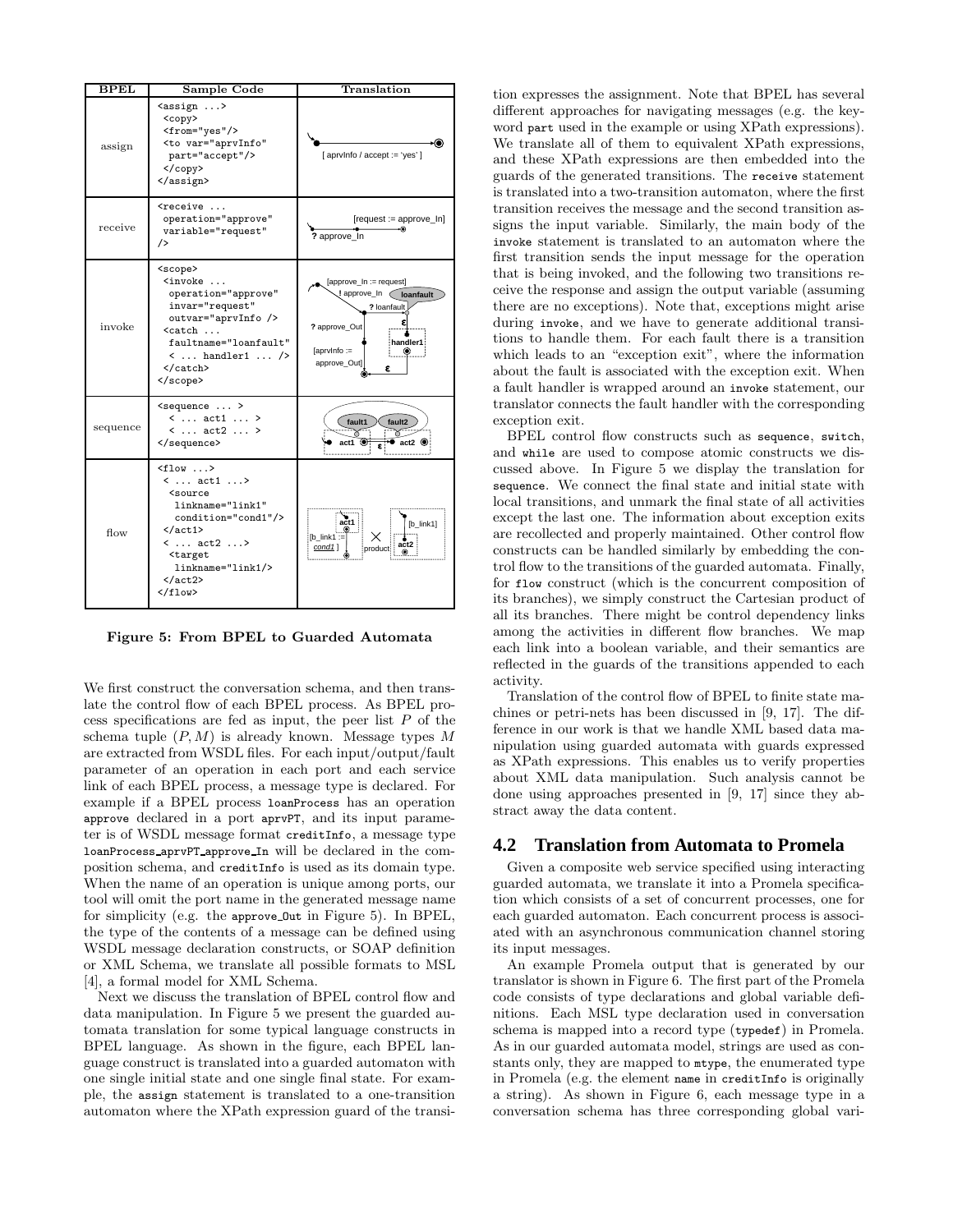```
/* type declaration */
typedef creditInfo{
mtype name; ...
}
...
/* message declaration */
creditInfo aprv_In_s, aprv_In_r, stub_aprv_In;
...
/* enumerate type of msgs and states of peers*/
mtype = {m\_aprv\_In, ...}m_loanaprv_s1, ... }
mtype msg;
...
/* channels */
chan ch_loanaprv = [8] of {mtype, creditInfo, appeal};
chan ch_customer= [8] of {mtype, aprvInfo};
...
proctype loanaprv(){
 mtype state;
 /* definition of local variables */
 creditInfo request; ...
/* definition of auxiliary variables used
     to evaluate XPath expressions */
 bool bVar_0, ...
 do::
  /* evaluation of transition conditions */
  ... bCond1 = true; ...
  /* nondeterministically select transitions to fire */
   if
/* transition t1: s1 -> s2, ?aprv_In */
::state == m_loanaprv_s1 && bCond1 &&
      ch_loanaprv ? [m_aprv_In] ->
       atomic{
         ch_loanaprv ?
            m_aprv_In, aprv_In_r, stub_appeal;
         state = m_loanaprv_s2 ;
        }
   /* transition t2: s2 -> s3, !aprv_0ut,<br>[cond2 => aprv_0ut//accept = 'yes'] */
    [cond2 => aprv_Out//accept = 'yes' ] */
::state == m_loanaprv_s2 && bCond2 ->
      atomicaprv_Out_s.accept = m_yes;
       ch_customer ! m_aprv_Out, aprv_Out_s;
       state = m_loanaprv_s3;
       msg = m_a aprv_0ut
      }
   ...<br>
\therefore may jump out if it is a final state */<br>
:: state == m_final -> break;<br>
fi;
 od;
}
proctype customer(){ ... }
proctype assessor(){ ... }
proctype approver(){ ... }
init{
 /* initialization */
 ...<br>atomic{<br>run loanaprv(); run customer(); ...<br>}
}
```
#### Figure 6: An Example Promela Translation

ables declared: one for recording its last sent instance (e.g. aprv<sub>In</sub> s for message type aprv<sub>In</sub>), one for recording its last received instance(e.g.  $aprvInr$ ), and one "stub" variable used in channel operations (e.g. stub aprv In). For each message type, we also declare a corresponding enumerated constant, e.g., m aprv In for aprv In. The set of all these enumerated constants constitutes the domain of enumerated variable msg, which is used to store the type of the latest transmitted message.

A channel variable is declared for each peer to simulate its input queue. For example channel ch loanaprv is the queue of peer loanaprv and its length is 8. The contents of a channel includes all input message types of that peer. In this example, peer loanaprv has two input message types: aprv In and appeal. Note that in each send/receive operation of a channel, we actually send one message only, and other elements have to be filled with stub messages. The first mtype element in a channel content indicates the message type that is being transmitted.

In the Promela code, each automaton is translated to a process type (proctype). In the example shown in Figure 6, we have four process types loanaprv, customer, approver and assessor. The default main process in Promela is called init. The init process in Figure 6 initializes all global variables (initialization can be non-deterministic) and spawns four processes, creating one process instance for each process type.

Inside each proctype the local variables are declared first, followed by the auxiliary variables used for the evaluation of XPath expressions. An enumerated (mtype) variable state is used to record the current state of the automaton. The main body of the process is a single loop. In each iteration of the loop, first enabling condition of each transition guard is evaluated and the result is stored in the corresponding boolean variable for that condition. For example, the cond1 in Figure 6 records the evaluation results for the enabling condition of transition t1.

In Promela, if statements can have multiple branches with a test condition for each branch, similar to a switch statement. One of the branches of the if statement with a test condition that evaluates to true is nondeterministically chosen and executed. In the Promela translation for a guarded automaton, each transition of the automaton is translated into a branch of the if statement inside the main do loop body. The test condition for each branch checks whether the current state is the source state of the corresponding transition, and whether the enabling condition of the corresponding transition evaluates to true. For receivetransitions, we check if the head of the channel contains the right message type by testing the first element of the channel content. (Note that Promela statement channel ? messages has side effects and cannot be used as a boolean condition, hence we have to use channel ? [...] statement, which checks the receive executability only but does not execute the receive operation.) If the head of the channel matches the message type of the receive operation, we consume the message, do the assignment, and update the local variable state. The handling of send-transitions is similar, and the only difference is that we need to update global variable msg while sending the message. Finally, if the state is a final state, a nondeterministic choice can be made to jump out of the loop and terminate.

The translation of XPath expression to Promela is not a trivial problem. For example, consider the aprv In message and suppose that it has an element preferred term which is a list of desired (APR/termLength) pair proposed by the customer, and the maximal length of the list is 10. Then the XPath expression

```
aprv In / preferred term / termLength == 6
```
is translated into the following code:

```
bool bResult = false;
int i=0;
do
:: i<10 ->
   if
   :: aprv.preferred_term[i].termLength == 6
      \rightarrow bResult = true
   :: else -> skip;
   fi;
:: else -> break;
od;
```
The XML Schema element preferred term is translated into an array type in Promela. The key step in the gen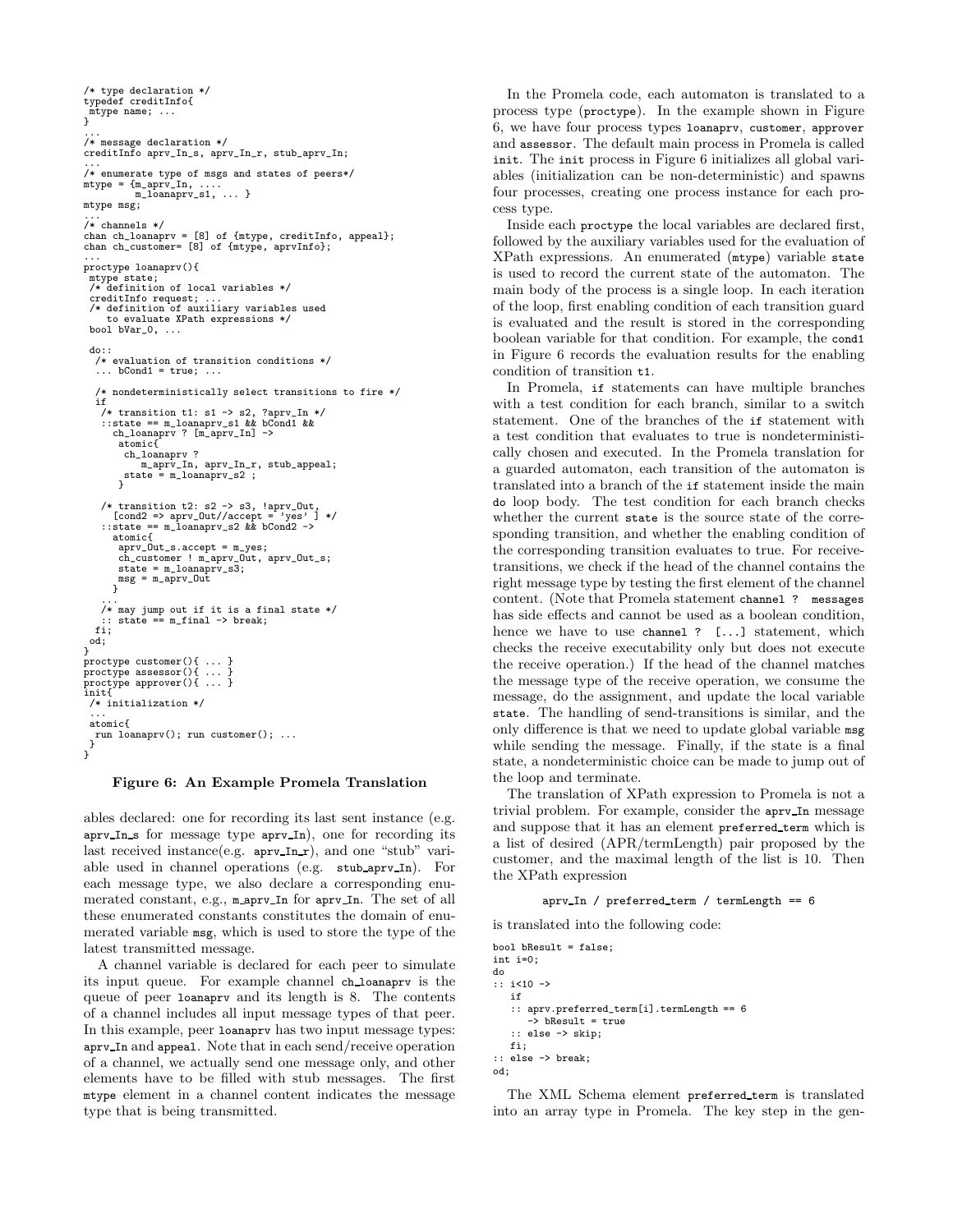erated code above is to search for the proper array index which satisfies the condition evaluation. When XPath functions such as last() and position() need to be handled, the translation becomes more complicated. The translation of XPath expressions to Promela code is discussed in [10] and we will omit the details here.

## **4.3 A Case Study**

Using the translation tools described above, we translated the "Loan Processing Example" in the BPEL document [2] to Promela, and used the SPIN model checker to verify it. The source code (BPEL and WSDL files) of the example is taken from the IBM BPWS4J tool sample set [14]. Since no BPEL files are provided for the other three peers (customer, loan assessor, and loan approver) involved in the interaction, we supplied their BPEL implementations.

The control logic of the loan approval process is as follows: If the loan amount in the request sent by the customer is lower than a certain amount, and if the loan assessor gives a "low-risk" assessment, the loan approval process approves the loan request; otherwise it will wait for the approver to make the final decision. The main body of the loan approval process is a flow construct, where its branches consist of invoke, receive, reply, assign statements. There are six dependence links among these concurrently running branches, and an exception handler is wrapped around the flow construct.

We considered the following two properties of the interactions. The first is satisfied by the composite web service, while the second is not.

```
G(LA_{aprv}In s \rightarrow F(LA_{aprv}Out s \vee LA_{aprv}Fault))G(LA_{aprv}In.s.amount>2 \rightarrow FLA_{aprv}Out.s.accept!=m yes)
```
Here LA aprv\_\* are messages related to the approve operation of the loan approval process. The first property states that when the customer sends a request to the loan approval process, eventually it will either get an output message or a fault. The second property states that if the request amount is greater than 2 (since our domain is 4 here), it will eventually get rejected. (This property is false because the loan approval process passes the decision to the loan approver, and loan approver can still approve the request.)

Our tool translates the four BPEL files and corresponding WSDL files into one Promela specification. In the generated Promela code there are seven integer variables, which leads to a large state space. To limit the state space, we set the integer domain to 4, and change the condition of request amount in the specification accordingly.

The first property is verified in about 2 minutes with 980 thousand states explored. We tried different channel sizes from 1 to 10, and the verification cost changes very little. But if we increase the integer domain, the verification cost increases exponentially and uses up the memory resource.

For the second property, SPIN identifies the error very quickly. When integer domain is 4, it only takes 0.2 seconds to find and generate the error trace. The verification cost does not increase with the integer domain, which should be attributed to the depth-first search approach used in SPIN to locate error (however for the correct property we have to exhaust the whole state space). The cost also does not increase with channel sizes.



Figure 7: Three Composite Web Service Examples

## **5. SYNCHRONIZABILITY**

Consider the three example composite web services given in Figure 7. Each composite web service consists of two peers: a requester and a server. For each "request" message (represented as  $r_i$ ) sent by the requester, the server will respond with a corresponding "acknowledgment"  $(a_i)$ . However this response may not be immediate (e.g. in Example 1). Finally the "end" message (e) concludes the interaction between the requester and the server.

We can verify properties of these examples by translating them to Promela as described in the previous section. However, as discussed above, we need to bound the sizes of the input queues (communication channels in Promela) to be able to verify a composite web service using SPIN, since it is a finite state model checker. In fact, based on the undecidability of LTL verification (Section 3), it is generally impossible to verify the behavior of a composite web service with unbounded queues. In general, best we can do is *partial* verification, i.e., to verify behavior of a composite web service for queues with a fixed length. Note that the absence of errors using such an approach does not guarantee that the composite web service is correct. Interestingly, in this section we will show that, Examples 2 and 3 are different from Example 1 in Figure 7 in that the properties of Examples 2 and 3 can in fact be verified for unbounded message queues, whereas for Example 1 we can only achieve partial verification.

First, note that in Example 1 the requester can send an arbitrary number of messages before the server starts consuming them. Hence the conversation set of Example 1 is not a regular set [5]. Actually it is a subset of  $(r_1|r_2|a_1|a_2)^*e$ where the number of  $r_i$  and  $a_i$  messages are equal and in any prefix the number of  $r_i$  messages is greater than or equal to the number of  $a_i$  messages [5]. It is not surprising that we cannot map the behavior of Example 1 to a finite state process. Another problem with Example 1 is the fact that its state space increases exponentially with the sizes of the input queues. Hence, even partial verification for large queue sizes becomes intractable.

In Example 2 the requester and server processes move in a lock-step fashion, and it is easy to see that the conversations generated by Example 2 is  $(r_1a_1 | r_2a_2)^*e$ , i.e., a regular set. In fact, the composite web service described in Example 2 has a finite set of reachable states. During any execution of Example 2 at any state, there is at most one message in each queue. Based on the results we will present in this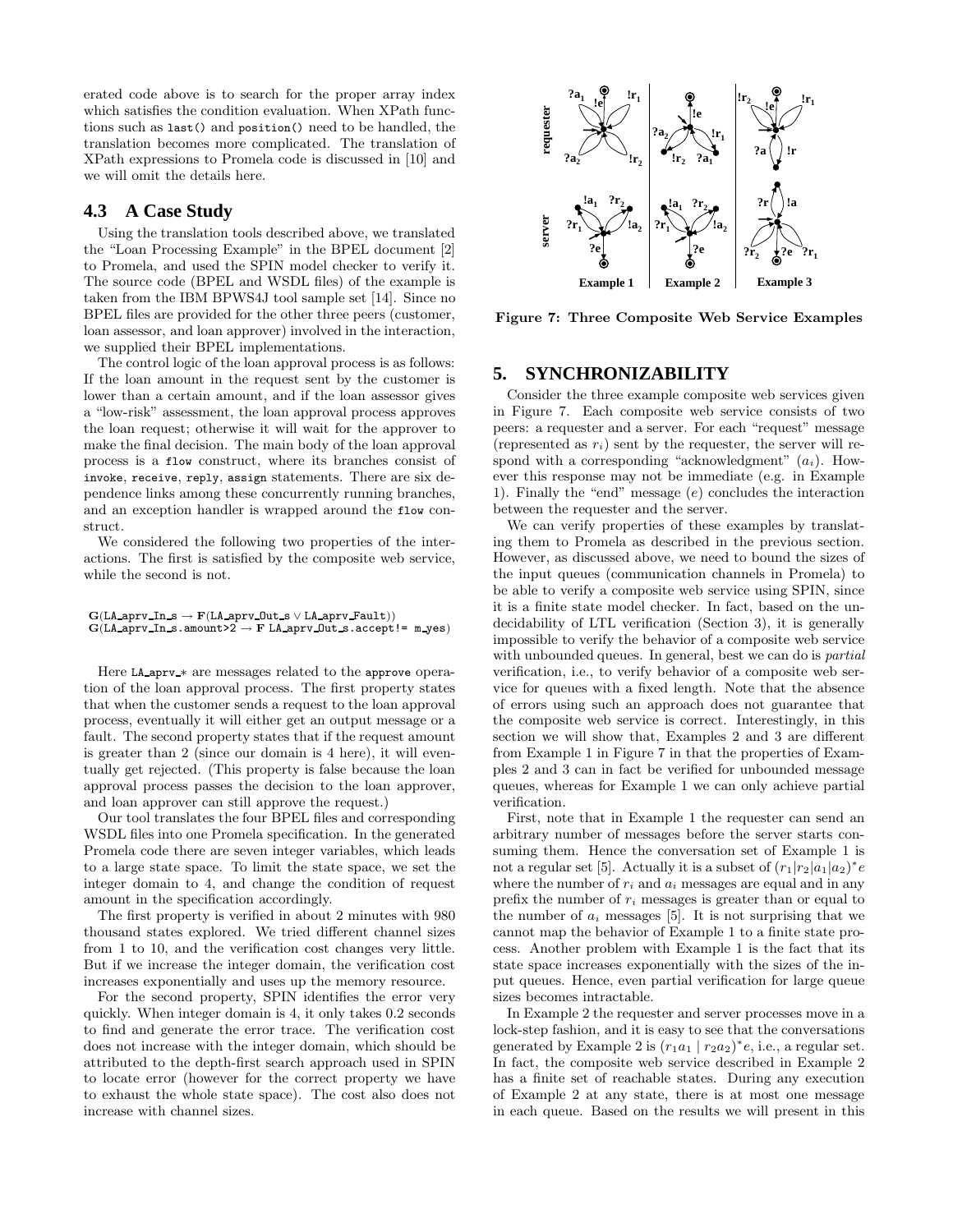section, we can statically conclude that properties of Example 2 can be verified using synchronous communication (in other words, using input queues of size 0).

Example 3 has an infinite state space as Example 1 and unlike Example 2. In other words, the number of messages in the input queues for Example 3 is not bounded. Similar to Example 1, the state space of Example 3 also increases exponentially with the sizes of the queues. However, unlike Example 1, the conversation set of Example 3 is regular. Although Example 3 has an infinite state space, we will show that the properties of Example 3 can also be verified for arbitrary queue sizes.



Figure 8: State Space and Queue Size

We can experimentally demonstrate how state spaces of the examples in Figure 7 change with the increasing queue sizes. In Figure 8 we present the size of the reachable state space for the examples in Figure 7 computed using the SPIN model checker for different input queue sizes. The x-axis of the figure is the size of the input queues, and  $\nu$ -axis displays the number of reachable states computed by SPIN. As shown in the figure, the state space of Example 2 is fixed (always 43 states), however the state spaces of Examples 1 and 3 increase exponentially with the queue size. Below we will show that we can verify behaviors of Examples 2 and 3 for arbitrary queue sizes, although best we can do for Example 1 is partial verification. In particular, we will show that the communication among peers for Examples 2 and 3 are "synchronizable" and we can verify their properties using synchronous communication and guarantee that the verified properties hold for asynchronous communication with unbounded queues.

#### **5.1 Synchronous Communication**

To further explore the differences of Examples 2 and 3 from Example 1, we define an alternative "synchronous" semantics for composite web services different than the one in Section 3. Intuitively, the synchronous semantics restricts that each peer consumes its incoming messages immediately. Therefore, there is no need to have the input message queue.

Recall that a composite web service S is a tuple  $S =$  $\langle (P, M), \mathcal{A}_1, ..., \mathcal{A}_n \rangle$  where each guarded automaton  $\mathcal{A}_i$  describes the behavior of a peer. In a global configuration  $(Q_1, \vec{l}_1, t_1, ..., Q_n, \vec{l}_n, t_n, w, \vec{s}, \vec{r})$  of  $S, Q_j$ 's  $(j \in [1..n])$  are the configurations of the input queues. We now define a configuration of a composite web service with the synchronous communication semantics, or sc-configuration, as a tuple  $(\vec{l}_1, t_1, \ldots, \vec{l}_n, t_n, w, \vec{s}, \vec{r})$ , which differs from a configuration by dropping all input queues.

When peers interact with each other through asynchronous communication, a send operation inserts a message to the input queue of the target peer and a receive operation removes the message at the head of the input queue. The definition of the derivation relation between two scconfigurations is modified from the asynchronous case so that a send transition can only be executed instantaneously with a matching receive operation, i.e., sending and receiving of a message occur synchronously. We call this semantics the synchronous communication semantics for a composite web service.

The definitions of the watcher and the conversation set are modified accordingly. In particular, given a composite web service S, let  $\mathcal{L}_{syn}(\mathcal{S})$  denote the conversation set under the synchronous communication semantics. A composite web service is synchronizable if its conversation set remains the same when the synchronous communication semantics is used, i.e.,  $\mathcal{L}(\mathcal{S}) = \mathcal{L}_{syn}(\mathcal{S})$ .

Clearly, if a composite web service is synchronizable, then we can verify its behavior without any input queues and the results of the verification will hold for the behaviors of the composite web service in the presence of asynchronous communication with unbounded queues. In Section 5.2 we will give sufficient conditions for synchronizability. Based on these conditions, we can show that Examples 2 and 3 in Figure 7 are indeed synchronizable.

#### **5.2 Synchronizability Analysis**

For a guarded automaton  $A = (M^{\text{in}}, M^{\text{out}}, L, T, s, F, \Delta),$ its skeleton is a standard (i.e. guardless) finite state automaton  $sk(\mathcal{A}) = (M^{\text{in}}, M^{\text{out}}, T, s, F, \Delta')$  where all local variables are removed and each transition  $\tau' \in \Delta'$  is generated by dropping the guard of a corresponding transition  $\tau$  in ∆. (The local-transitions of the guarded automata become  $\epsilon$ -transitions in the skeleton.) Note that the language recognized by the skeleton  $sk(\mathcal{A})$ , i.e.  $L(sk(\mathcal{A}))$ , is a subset of  $M^*$ , while  $L(\mathcal{A}) \subseteq \Sigma^*$ .

Given a set of guarded automata, their composition is synchronizable if the following three conditions are satisfied by their skeletons:

1) Synchronous compatibility: If we construct the synchronous composition (i.e., Cartesian product) of the skeletons, the resulting automaton does not contain a state where a peer  $p_i$  is ready to send a message to peer  $p_j$  but peer  $p_j$ is not ready to receive the message.

2) Autonomy: For each peer  $p_i$  and each state  $s_i$  of  $p_i$ , at most one of the following three conditions hold: (a) the next transitions at  $s_j$  (including transitions that are reachable through  $\epsilon$ -transitions) are all send operations, (b) the next transitions at  $s_j$  (including transitions that are reachable through  $\epsilon$ -transitions) are all receive operations, or (c)  $s_j$ is either a final state or it can reach a final state through  $\epsilon$ -transitions.

3) Lossless composition: Mark the initial state of each peer skeleton a final state, and construct the Cartesian product of the peer skeletons. The projection of the Cartesian product to each peer should be equivalent to the original skeleton (with the initial state marked as a final state).

THEOREM 1. Let  $S = \langle (P, M), A_1, ..., A_n \rangle$  be a composite web service where their skeletons  $sk(\mathcal{A}_1), ..., sk(\mathcal{A}_n)$  satisfy the above three synchronizability conditions, then  $S$  is synchronizable.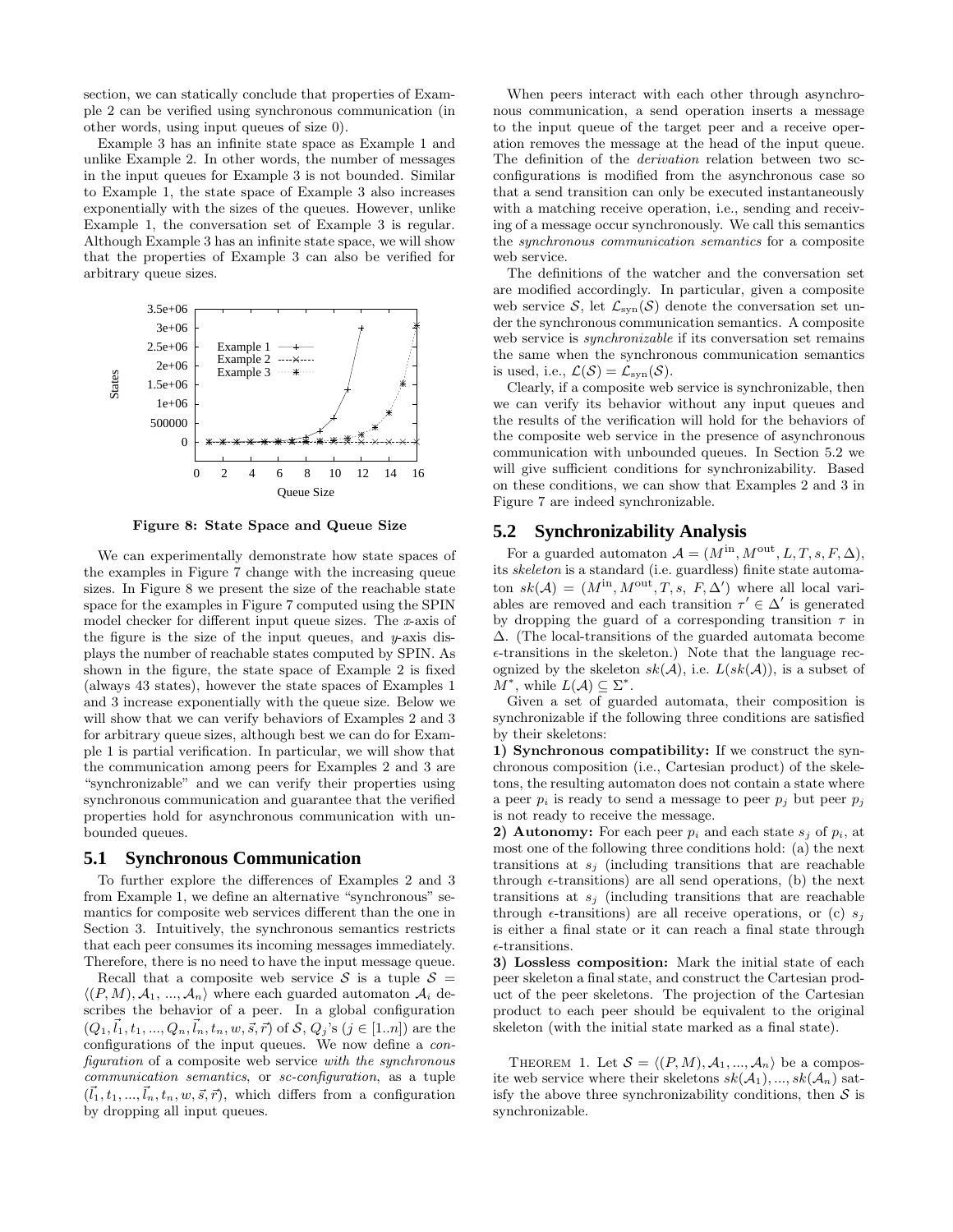

Figure 9: Our Web Service Analysis and Verification Tool

The synchronizability conditions listed above are derived from the realizability conditions for conversation protocols that we presented in [11]. A proof along the lines of the proof for realizability conditions given in [11] can be used to establish Theorem 1. Intuitively, we can show that, when a composite web service satisfies the above three conditions, the input queue of each peer is empty whenever the peer sends out a message. Based on this observation, we can show that for each conversation there exists a corresponding execution in which the peers communicate synchronously.

Note that both Examples 2 and 3 in Figure 7 are synchronizable whereas Example 1 is not (it violates the autonomy condition). Hence, we can verify the properties of Examples 2 and 3 using synchronous communication (which can be achieved in SPIN by restricting the communication channel lengths to 0) and the results we obtain will hold for behaviors generated using asynchronous communication with unbounded queues.

Relaxing the Autonomy Condition. As we discussed in Section 4, the flow construct in BPEL specification generates the Cartesian product of its flow branches when it is translated to the guarded automata. Unfortunately, such flow constructs are likely to violate the autonomy condition given above. For example, assume that there are two branches inside a flow statement, and each branch is a single invoke operation which first sends a request and then receives response. In the guarded automaton translation, there will be a state with one transition for sending out the request for one of the branches and another transition for receiving the response for the other branch. Note that such a state violates the autonomy condition. However, even the corresponding peer sends out a message while its input queue is not empty, since the Cartesian product of the flow branches includes all the permutations of the transitions in different branches we can show that there is an equivalent computation where the send operation is executed when the queue is empty, after the receive operation. We can generalize this scenario and we can relax the autonomy condition to single-entry single-exit permutation blocks. A permutation block has no cycles and no final states and contains all the permutations of the transitions from its entry to its exit. Then, we relax the autonomy condition by stating that all the states in a permutation block (including the entry but excluding the exit) satisfy the autonomy condition.

Loan Processing Service Revisited. The "Loan Processing Example" discussed in Section 4 passes our synchronizability condition test, and we can safely verify the two LTL properties on its synchronous composition by setting the channel size to 0 in its Promela translation. The

verification cost of channel size 0 is not significantly lower than that of the larger channel sizes. However even when the synchronous verification with synchronizability analysis does not reduce the state space much, it is still better than the partial verification because we are ensured that the verified properties work for asynchronous composition with unbounded queue size, while the partial verification can not. More examples of realizability/synchronizability analysis are available on our tool site [22].

There are other ways to achieve decidability in analyzing queued or buffered systems, for example, the realizability analysis of MSC graphs [1], and the use of sound WF-net (a variation of bounded petri-net) to analyze workflows [20]. Both in [1] and [20], the main idea is to provide sufficient conditions which guarantee that the queue (or buffer) sizes are bounded for any execution of the system. However, the synchronizability approach used in this paper is different. For example, in Example 3 of Figure 7, queue size of the server is not bounded during its composition with the requester but it is still synchronizable.

## **6. CONCLUSIONS AND FUTURE WORK**

Our contributions in this paper and [10] together form a system for analyzing and verifying web services, as shown in Figure 9. Specifically, the input to our tool is a composite web service specification and some LTL properties. Our tool can be used to check if the composite web service satisfies the LTL properties. Currently, our tool accepts BPEL specifications as input and translates them to guarded automata in our model. The guarded automata can be either translated directly to Promela with bounded queues or synchronizability analysis can be used. Depending on the result of the synchronizability check, the system generates a Promela specification either with synchronous communication (if the check succeeds) or with bounded queues (otherwise). The SPIN model checker can then be invoked to do the verification on the Promela specification.

Clearly, the system can be extended in the future, as illustrated in Figure 9. First, translation from other web service specification languages (such as DAML-S, WSCI, etc.) can be added to the front-end. This immediately allows verification of web services defined in these languages without changing the back-end. Second, different verification tools can be targeted at the back-end either to make verification more efficient or to have more expressive verification languages. Finally, it is possible to add additional analysis techniques, such as automated abstraction, to the tool. Hence our guarded automata model provides a flexible intermediate representation that can be used for different analysis.